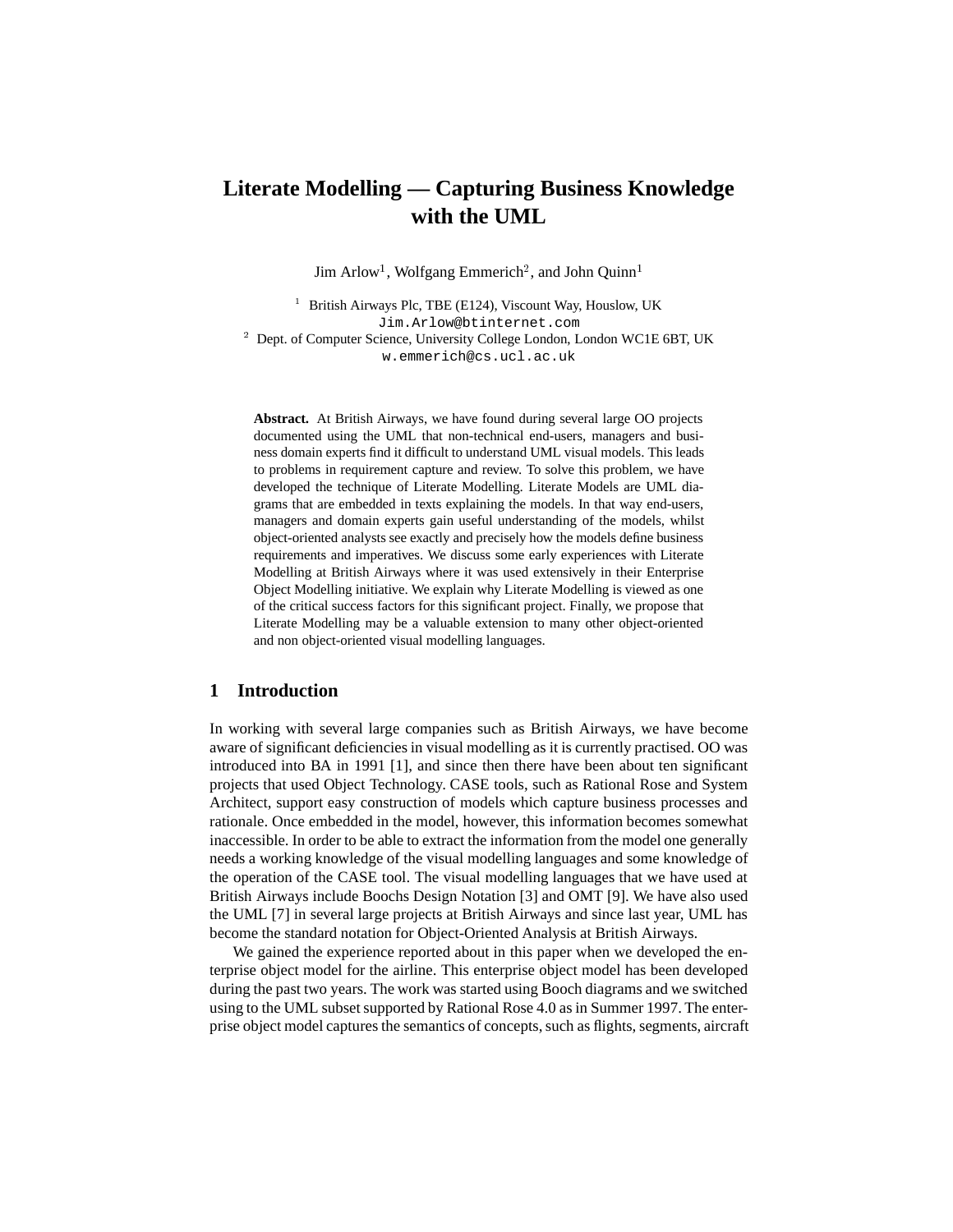and crew at such a level of abstraction that they can be re-used across different projects of the airline. The enterprise object model is, thus an analysis object model that fully abstracts from implementation details.

Even with UML knowledge, it is often impossible to uncover the important business requirements and imperatives underlying the model, as these become invisible when taken out of business context and expressed in a visual notation. It is quite common for an Analyst or Designer to look at a UML model constructed just a few months ago, and be unable to explain the forces and business requirements that shaped that model. We call this the trivialisation of business requirements and it is not unique to the UML – other visual languages suffer precisely the same defect. The reason for this is that one of the strengths of visual modelling, its conciseness and terseness is also a weakness. Important business requirements may be expressed as a class, relationship, method, constraint or multiplicity, and so become lost amidst other similar modelling elements, which have less business impact. In this paper, we explore this problem from the perspective of the UML and using the successful Enterprise Object Modelling work recently carried out at British Airways (BA) to provide examples. We then go on to describe Literate Modelling, our extension to the UML developed during our work at BA, which can alleviate these problems. This paper is structured as follows. In the next section, we assess how well different groups of people involved in a system development can understand UML. This assessment is based on anecdotal evidence that we gained from using the UML in various substantial and mission critical projects at British Airways. We then argue why the UML tends to trivialise important business requirements and give an example for that. We introduce the concept of Literate Modelling that we have successfully employed to avoid such trivialisation. Literate Modelling is used to produce Business Context documents that are hybrid documents in which different types of UML diagrams are interleaved with carefully produced natural English explaining them. We conclude by indicating requirements for tool support for Literate Modelling.

## **2 Accessibility and Comprehension of the UML Models**

The UML provides a variety of powerful and useful models, and each of these models targets and is accessible and comprehensible to a limited audience. In this context accessibility means "ability to understand the syntax and work the CASE tool". From our perspective comprehension is the more important issue, and it is often contingent upon accessibility. By comprehension we mean "understanding the business semantics of the model". Table 1 illustrates comprehension for a logical Analysis model. The table rates comprehensibility of diagrams in analysis models by different stakeholder groups on a scale between 0 and 6. We obtained the figures when we observed comprehension of different stakeholders during structured walkthroughs and presentations of the enterprise object model. Zero indicates the lowest and 6 indicates the highest comprehensibility. At this point, we do not consider the physical models (Component diagrams and Deployment diagrams). We also defer discussion of design models to a later date. We agree with [8] that Activity diagrams would be useful to specify workflow. Because our most commonly used CASE tool does not support them, we have however insuf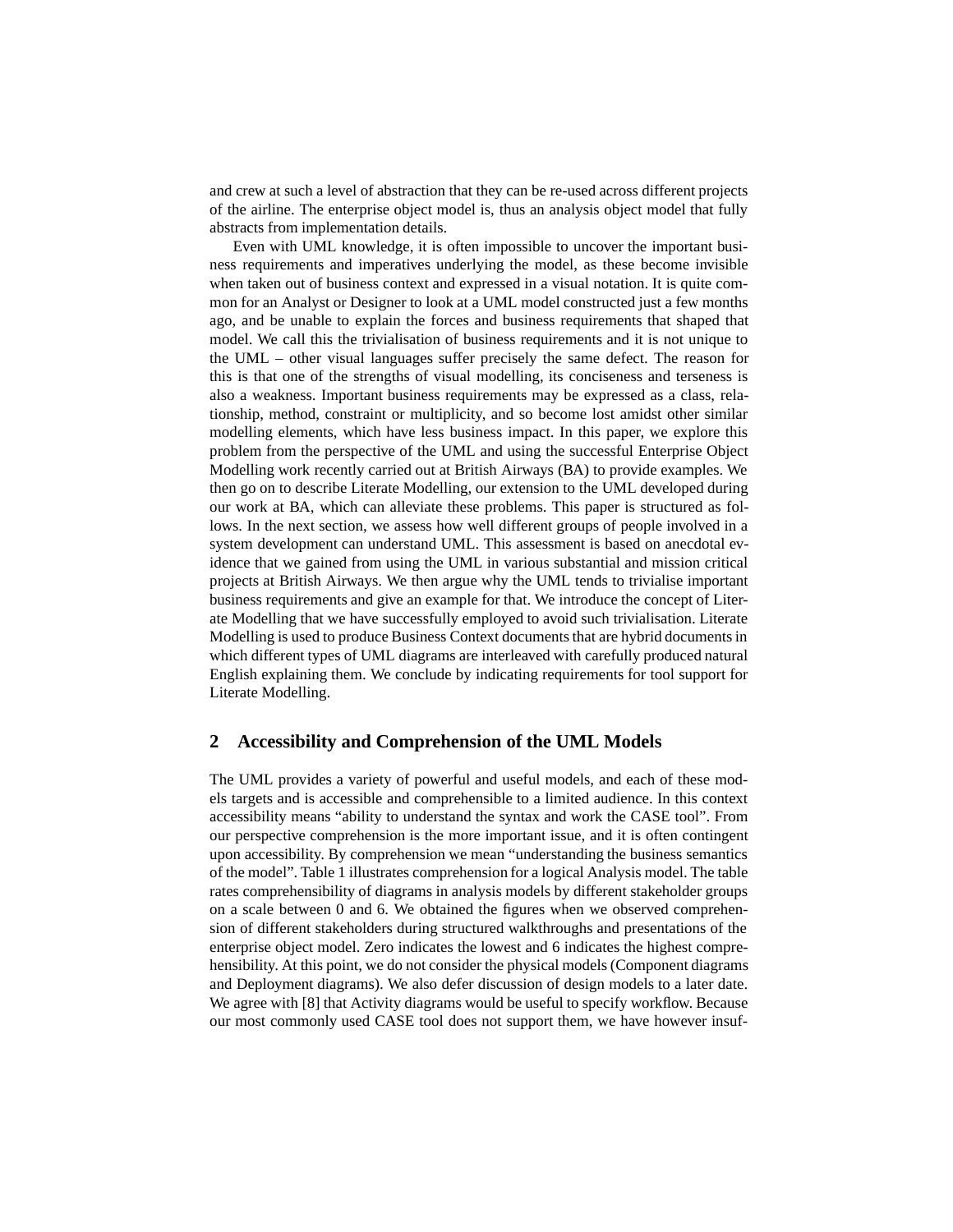ficient experience and data to include Activity diagrams in this discussion. However, we expect that their comprehensibility and accessibility will be quite high – similar to Sequence Diagrams.

|                               |   | Manager User Domain Expert Analyst Designer Programmer |  |  |
|-------------------------------|---|--------------------------------------------------------|--|--|
| Use Case Descriptions         | n |                                                        |  |  |
| Use Case Diagrams             |   |                                                        |  |  |
| Sequence Diagrams             |   |                                                        |  |  |
| <b>Collaboration Diagrams</b> |   |                                                        |  |  |
| <b>Class Diagrams</b>         |   |                                                        |  |  |
| <b>State Diagrams</b>         |   |                                                        |  |  |

**Table 1.** Comprehensibility of UML Diagrams in Analysis Models

We have considered six common classes of customer for UML models, and rated their comprehension on a scale of zero to six. On this scale zero means no comprehension at all and six denotes full comprehension of a UML model. These estimates are averages based on our private communications with many individuals performing roughly these roles over the course of many different UML projects in many businesses. Clearly, the chart is subjective, but it serves to illustrate several important observations.

#### **2.1 Use Case Descriptions**

What is immediately apparent from Table 1 is that Use Case descriptions have the highest comprehensibility. This is because:

- 1. They are usually written in plain English and so there is no accessibility problem
- 2. They are often already familiar to non-OO practitioners, as they are just descriptions of business processes from the point of view of the user. It is quite easy to step inside the Use Case Description and role play in order to enhance comprehension

However, one of the problems with Use Cases in general is that they are descriptions of specific business processes from the perspective of a particular Actor. As such they do not give a clear picture of the overall business context and imperatives that actually generate the requirements for these business processes. This means that they can be quite incomprehensible to non-domain experts. We can cite many examples of this from our work at British Airways and other companies where Use Cases, taken individually, make little sense to the uninitiated. This is because there is a business context, such as rules of the air, operational imperatives, interoperation with partners, interoperation with Actors which are legacy systems and standard jargon. This context is not well captured or explained by the Use Case Description or any other UML construct.

More technical Designer and Programmer roles can have problems with comprehension: Understanding a Use Case often requires domain knowledge that the designer or programmer simply may not have. What is disturbing is that the UML provides no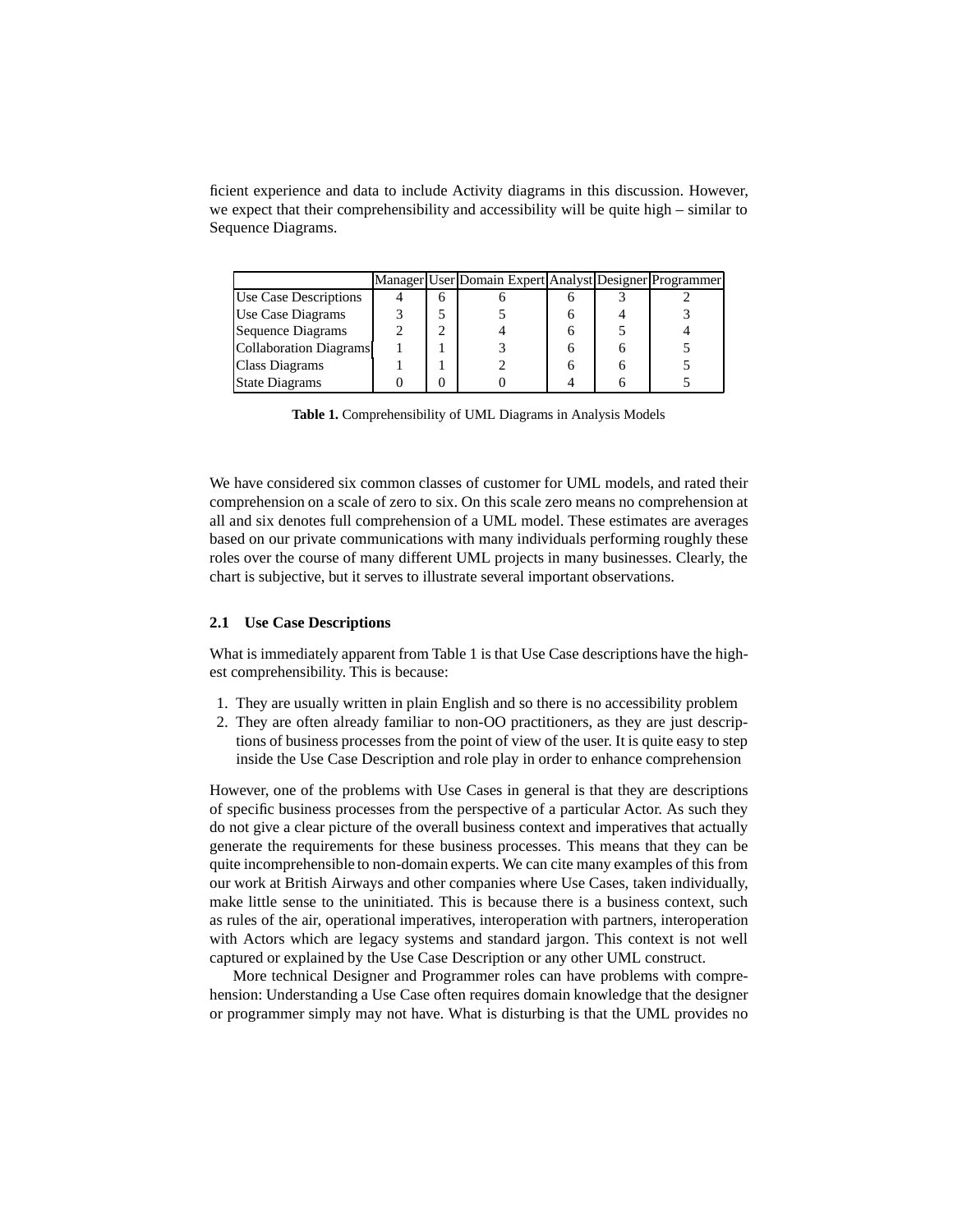formal mechanism (except for the catch-alls of the Note and free-text annotations to diagrams) to capture and present this important information. Embedding this information in the Use Cases themselves is not really an option, as this business context is in many ways orthogonal to any particular business processes.

#### **2.2 Use Case Diagrams**

Generally we find these to have similar comprehensibility to Use Case Descriptions, and, although diagrammatic in nature, their accessibility is very high because of the simplicity of the notation. Compared to Use Case Descriptions the Use Case Diagram is semantically weak and we have found that they are not comprehensible without explanation or reference to the Use Case Description. We have therefore given them a lower comprehensibility than Use Case Descriptions for the non-technical roles, Non-Technical Manager, User and Domain Expert. We expect that the Analyst will have sufficient mastery of the CASE tool to navigate to the Use Case Descriptions from the Use Case Diagram, and so there is no loss of comprehensibility. Again, more technical roles, such as Designer, Programmer, may not have sufficient business domain knowledge and knowledge of the business context to appreciate the Use Cases fully.

#### **2.3 Sequence Diagrams**

We are now in the realm of object-orientation, and comprehensibility falls sharply for non-OO literate participants. We have found that Non Technical Managers and Users find raw sequence very difficult to follow and they dont really understand the details of object interaction. Comprehension is slightly higher for Domain Experts, as these roles often have some exposure to object-orientation through working with Analysts. Adorning the Sequence Diagrams with scripts increases comprehensibility markedly for this group, but comprehensibility is now of the script rather than the visual model that remains largely obscure.

Because Sequence Diagrams express interaction between objects, Designers and Programmers naturally understand the interactions even though they might not be so sure about the underlying business processes that drives the interaction.

#### **2.4 Collaboration Diagrams**

Non-technical roles such as Non Technical Manager, User and Domain Expert typically find these confusing, and there is no reasonable opportunity for adornment with a script to increase comprehensibility. We give these a very low comprehensibility for this audience although again, comprehension is higher for the Domain Expert. However, Analysts, Designers and Programmers find these diagrams useful and comprehensible.

### **2.5 Class Diagrams**

For comprehensibility these require:

1. Some basic OO training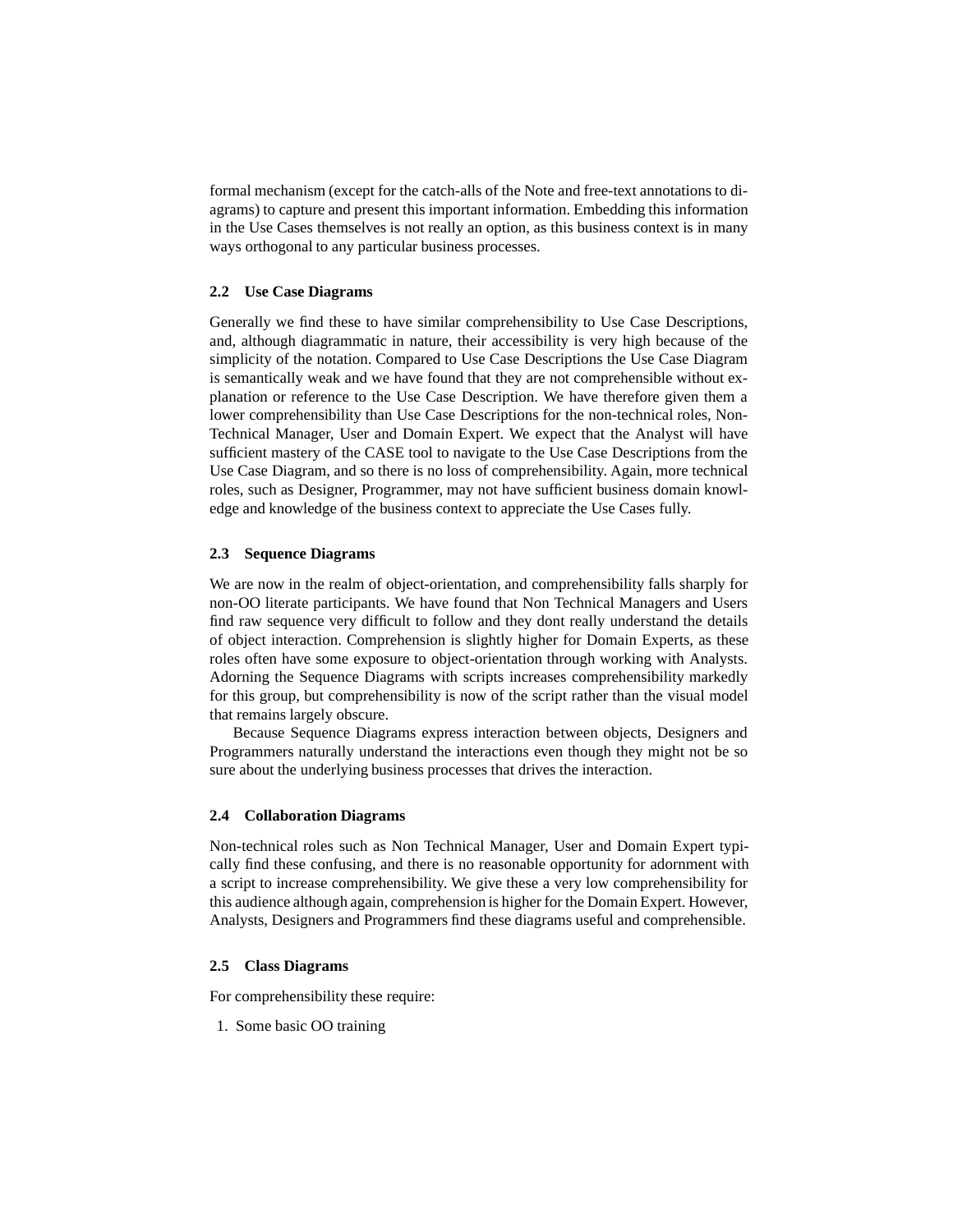- 2. Knowledge of UML syntax
- 3. Ability to use the CASE tool to uncover class and relationship semantics

We have found that comprehensibility of these diagrams is typically very low for Non Technical Managers and Users. It is slightly higher for Domain Experts, as these roles often have some exposure to object-orientation through working with Analysts. Naturally, for the technical group, Analysts, Designers and Programmers, comprehensibility is very high, although we have noticed that many programmers do not have sufficient understanding of UML syntax and object-oriented analysis to fully appreciate them. Hence, we argue that the Programmers comprehension is lower than that of Analysts and Designers.

Analysts will tend to understand the class diagram from the business perspective, Designers will often know less about the business, and their comprehension will be more in terms of object-oriented design issues such as patterns and idioms. Programmers are in many organisations more junior than Analysts and Designers. They will tend to know little about the business and little about good object-oriented design principles. This leads to a lack of comprehension of all aspects of the model, and is particularly dangerous.

#### **2.6 State Diagrams**

State diagrams are quite specialised and have a particularly elegant yet terse syntax, which is rarely understood by the non- technical group of Non Technical Managers, Users and Domain Experts. Comprehensibility is effectively zero on our scale for this group. In fact, we have found that it is only really Designers, and not all Designers at that, who have a clear grasp of State Diagrams. The essence of this problem is that we are trying to capture a dynamic system in a static notation. It is our suspicion that State Diagrams will only increase in comprehensibility when they can be executed and animated in the CASE tool.

#### **2.7 The Problem**

Several important issues arise from the above discussion:

- 1. As we move from Use Cases to State Diagrams, the non technical group gradually loses comprehension of the models
- 2. As we move from Use Cases to State Diagrams the emphasis shifts from a focus on business requirements and imperatives to a focus on the intricacies of object modelling
- 3. There is a traceability issue. As the non-technical group who understand the business requirements best lose comprehension of the UML Sequence, Collaboration, Class and State diagrams, the traceability of high level requirements to class diagrams becomes more and more problematic.
- 4. We have found that the technical group Designers and Programmers often have little understanding of the actual business and its needs, and so we cannot rely on them to capture business requirements correctly in their models.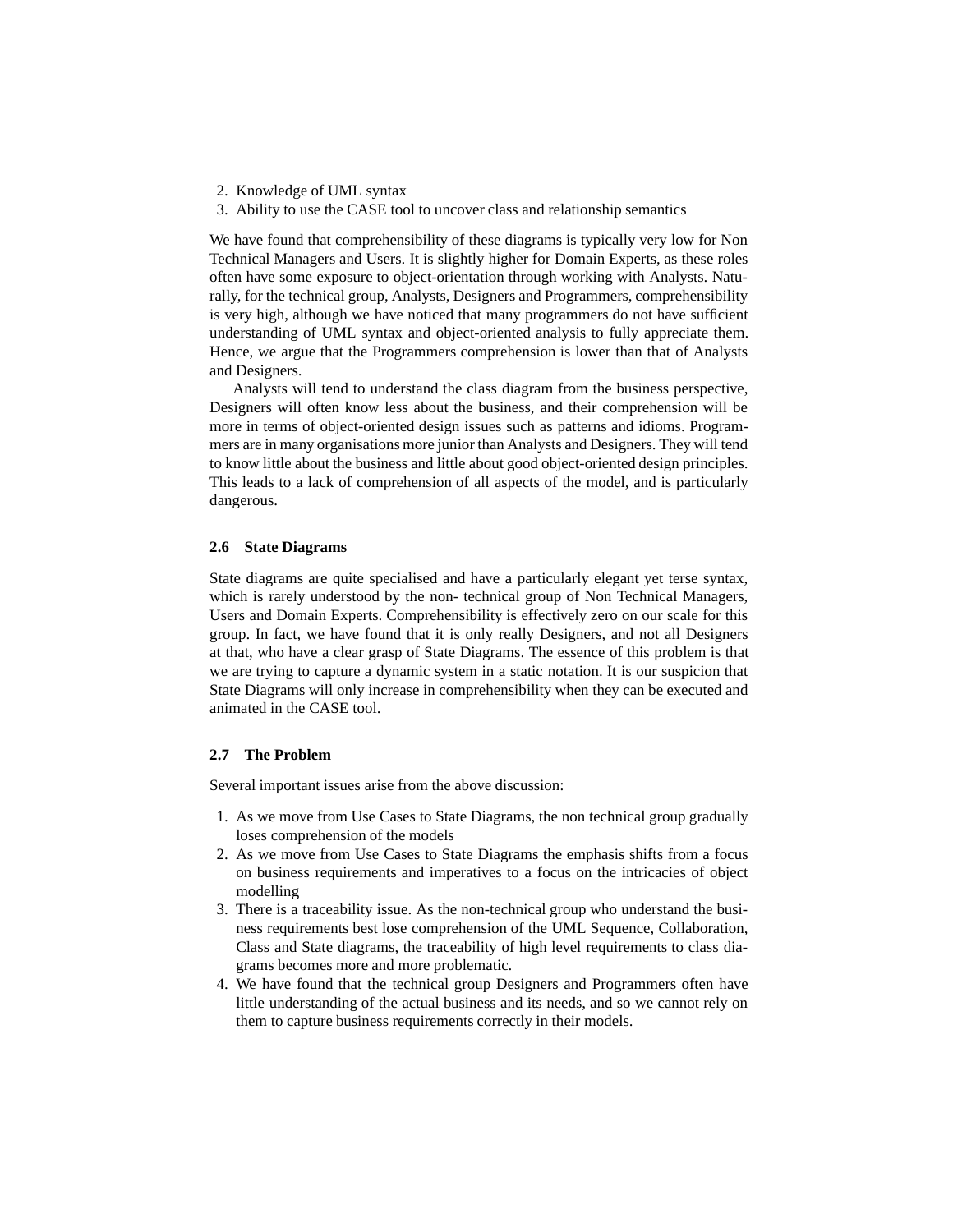5. Important business requirements become trivialised to classes, relationships, constraints or multiplicity, which may be hidden amongst others of their kind.

We call this process trivialisation, because important requirements are translated into a context in which their importance is no longer apparent. We discuss this issue in the next section.

# **3 The Trivialisation of Business Requirements by Visual Modelling**

Some business requirements are more important than others. Often, there is no way to tell from a blunt statement of the requirement how important it is to the overall operation of the business. We need to see the requirement in its business context to correctly gauge its importance. It is precisely the business context that is lacking in all UML meta models.

As well, in the real world, important business requirements are often highlighted by a certain amount of ceremony – there may be papers, working groups investigating the requirement and discussion at managerial level. This activity is typically how we know that something is perceived to be important to the business. All of this valuable contextual information is absent from the UML model. Although we may have a statement of a particular requirement as part of a UML Use Case, we have no formal mechanism to highlight the importance of this requirement or set it in its true business context. As well, when the requirement is expressed in a class diagram, it becomes a cluster of modelling elements much like any other, and so essential requirements, rather than being highlighted in the visual model, may fade into the background.

We have a specific example from our work at British Airways, which nicely illustrates this point. The 90s have been the age of the global airline, and there has been a great deal of activity forming various alliances so that one partner may sell seating capacity on another partners flight. This is known as codeshare, and is good for passengers, as they can complete a complex journey using a set of co-operating companies. It also improves customer service and can generate new business worth millions of pounds sterling. There is a clear and important business requirement at BA and other alliance partners to support codeshare in its systems. How is codeshare represented in Alliance systems? The key to this is that each flight must have the capability to have many flight numbers. Otherwise codeshare is not supported by the system, and millions of pounds may be lost.

How is the business requirement for codeshare represented in a UML model? Clearly, there will be a Use Case where a passenger travels on a flight which has a BA flight number but which is operated by an Alliance partner and vice versa. Already, we lose sight of the requirement in the sea of Use Cases. In the class diagram codeshare is represented as shown in Fig. 1 below:

So a multimillion-pound business requirement, affecting an alliance of companies together worth billions, is represented as an asterisk on a UML Analysis class diagram. This is exactly and precisely what we mean by the trivialisation of business requirements by visual modelling.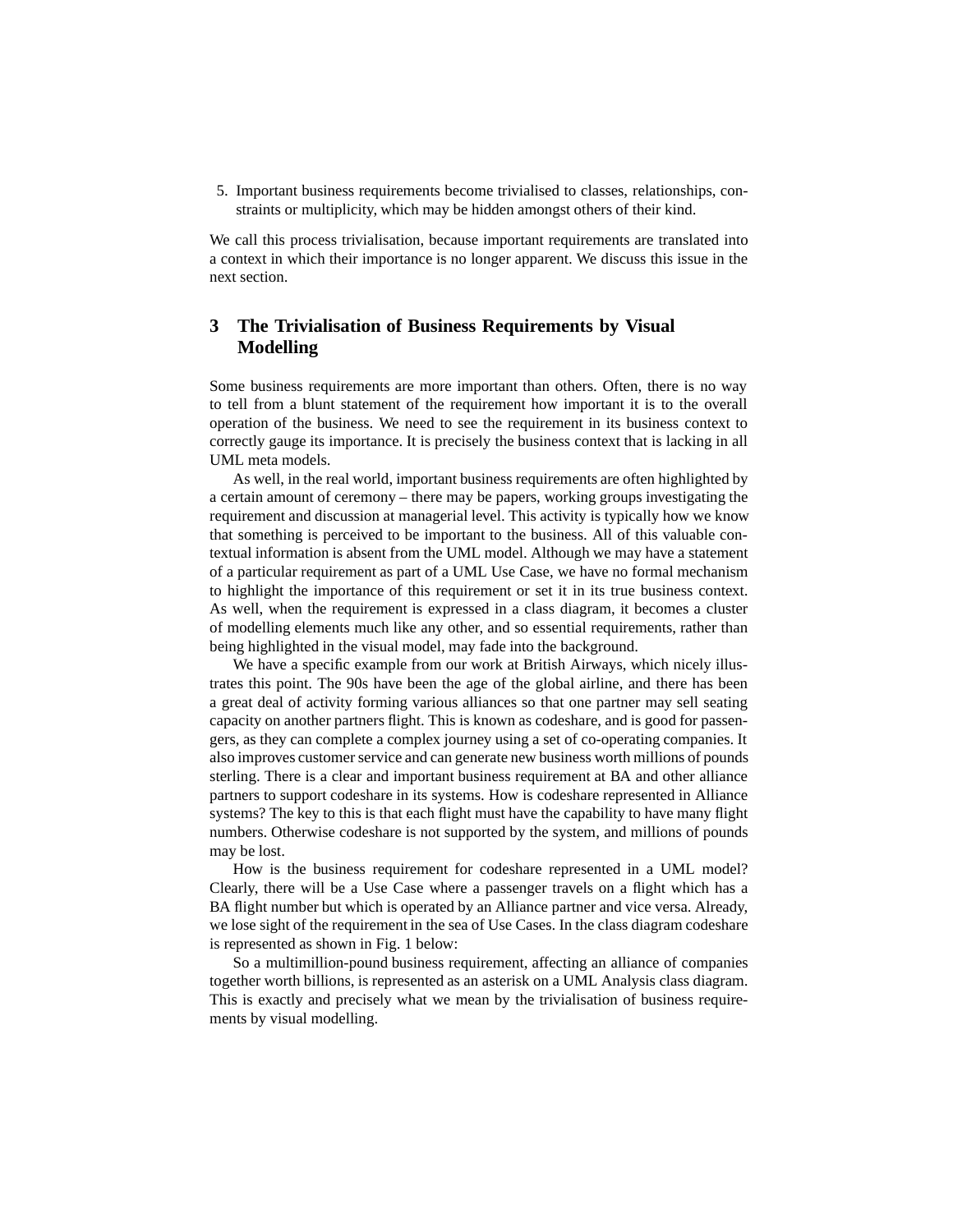

**Fig. 1.** Example of Trivialisation

## **4 Literate Modelling**

We aim to solve the dilemma of precision and conciseness versus comprehensibility by applying a technique that we refer to as Literate Modelling. Literate Modelling is the application of Knuths idea of Literate Programming [6] to object-oriented analysis models. Similar to Knuths approach we aim at interleaving models with text that explains the model to both the author and externals so that the models can be better appraised and changed. Literate Modelling attempts to address both of the issues we have raised: the accessibility and comprehensibility of the UML models and the trivialisation of business requirements by visual modelling. It does this by providing the missing business context for the models.

We extend the UML by adding new documents, Business Context documents, which explain the model in light of the business context that has generated the forces that have shaped it. Important business requirements are highlighted and unambiguously mapped to parts of the model. As well, important features of the model are discussed in these documents and it is explained why particular modelling choices were made, again always in terms of the business requirements and context.

It is our experience that this provides the missing information that makes a UML model accessible and comprehensible to a wide audience whilst simultaneously resolving the trivialisation issue.

#### **4.1 The Business Context Document**

When we had completed the first iteration of the Enterprise Object Model at British Airways, we then had to present these results to a wide audience. This audience ranged from non-technical Senior Managers to Programmers. We even presented it to Alliance Partners, who did not belong to the Airline. We found that we were having great difficulty presenting the standard UML models.

Often our audience had no understanding of UML syntax or of object-orientation at all. We performed model walkthroughs that have been suggested for other Analysis techniques [4]. We took a business perspective highlighting key features of the model that supported specific, key business requirements, introducing the bare minimum of UML syntax to create understanding as we went along. In many cases, we also had to explain the business context and forces that generated these requirements and our realisation of them in UML models. We found that even skilled UML practitioners were not always able to consider a UML modelling element and relate that back to a specific business requirement such as codeshare. The level of detail they were confronted with in relatively short periods overwhelmed the non-technical audience. They regularly missed the important points we tried to make during a walkthrough. We concluded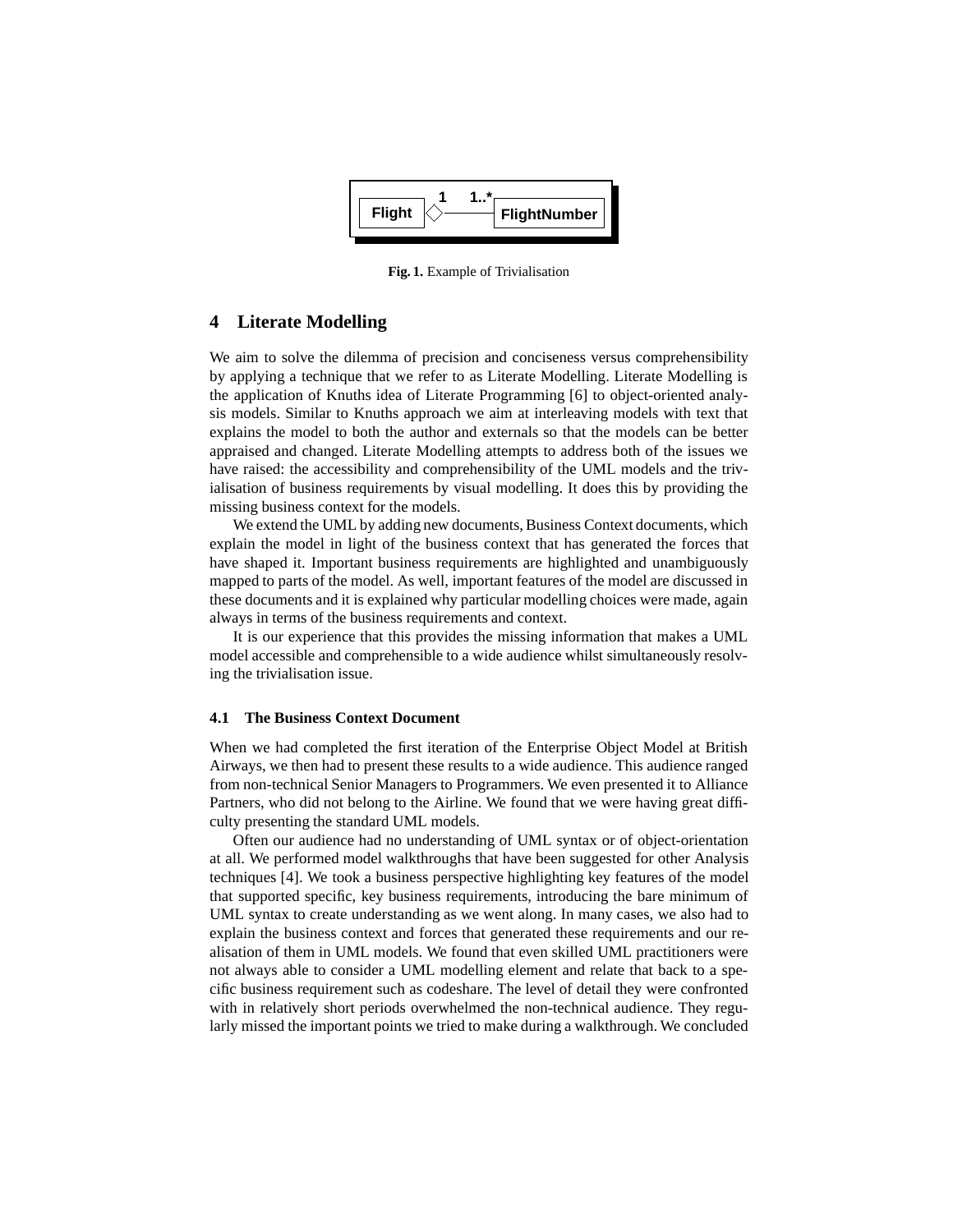that walkthroughs through UML diagrams are not the right way to communicate with a non-technical audience about essential business requirements. We found that a more permanent representation was needed to explain the business requirements that led to UML models. We decided to extend the UML with Business Context documents that capture this information. We used the following approach:

- 1. Any UML class model is partitioned into packages, which mapg onto essential, recognised business areas. For example, we might have Products, Accounts and Orders.
- 2. Within each of these packages, UML class diagrams are created with the criterion that each diagram should "tell a story". By this, we mean that the diagrams should illustrate important business processes and requirements.
- 3. Business context documents are created which discuss in general terms each of these business areas. They discuss background, general principles and concepts, essential requirements and the forces that shape this part of the business.
- 4. The Business Context documents are always worded in terms of the classes in one of the class diagrams. For example, if we are writing a Business Context about the Products area, then it will contain phrases such as "Each Product has a PriceList which contains zero or more Prices". It will then go on to explain exactly why this has to be the case, often presenting simple examples. The words in Italics are the names of specific classes on one of the diagrams in the Products package. In a similar way, all attributes, operations and relationships that are discussed in the Business Context are explicitly named in the model, and are always referenced by name. In this way, we tie a high-level description of the business requirements and context directly to the class diagram. This gives a high degree of requirements traceability without introducing formal requirements engineering techniques.
- 5. UML diagrams are embedded in the Business Context documents as figures.
- 6. When a UML diagram is discussed, a brief explanation of the relevant UML syntax is included in a footnote. The discussions are carefully constructed so that:
	- (a) The non-technical reader can follow them without referring to the diagram.
	- (b) The readers with limited object-orientation, database or UML knowledge can glean some understanding of the diagram by referring to the footnotes.
- 7. Any description of any part of the model is always from a business perspective.
- 8. Interesting/subtle use of UML and use of design patterns is referenced in footnotes for the technical reader.
- 9. We have found that all our readers like real, yet simple, examples to illustrate specific points. Again, the example will be couched, wherever possible, in terms introduced in the UML model. If we find we have to use business terms which do not exist in our model, this indicates either
	- (a) The example exceeds the scope of the model in some way.
	- (b) The scope of our model needs to be expanded.
- 10. We find that the Class Diagram, Use Case Diagram and Sequence Diagram are quoted most often in the Business Context document. However, in some cases, we have found it expedient to include references to State Diagrams for more technical readers.
- 11. Informal diagrams can be used liberally wherever they enhance the text.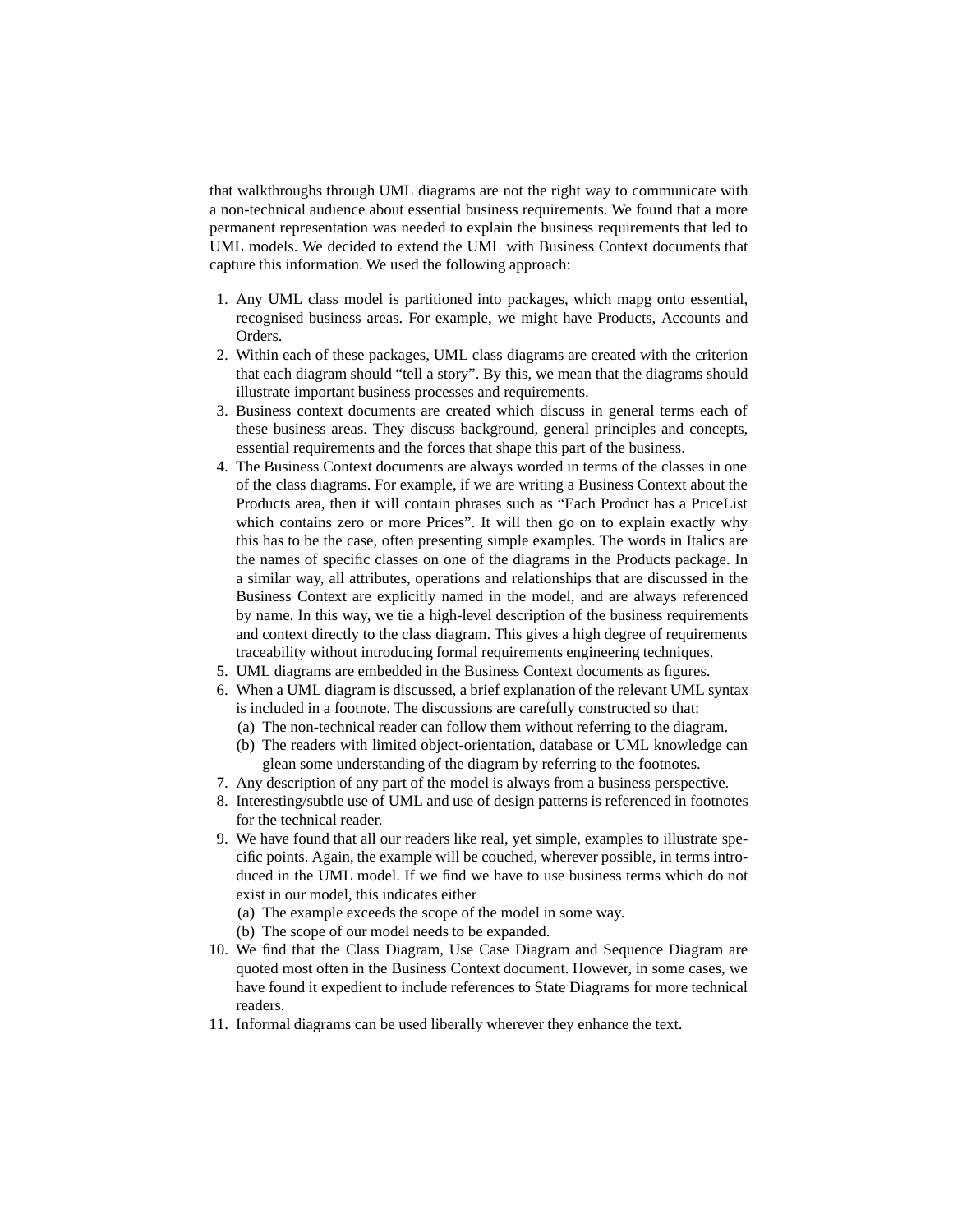A good Business Context is actually quite difficult to write as the author must have a very sound and broad overview of the business, excellent UML modelling and communication skills and be highly articulate and literate. One of us is a licensed practitioner of Neuro-Linguistic Programming [5], and was able to bring these skills directly to bear in the creation of the Business Contexts. Neuro-Linguistic Programming is a model of communication, and a set of specific techniques, which facilitate and improve the quality of communication. We find that we get the best results when the Business Context document is lively, involving, direct, provocative, precise, concise and, if possible, humorous. It is, however difficult to incorporate humour well and it should be avoided if in doubt. The passive voice should never be used as it has hypnotic qualities [2], disassociates the reader from the story line of the document and leads to boredom and low comprehension. The purpose of the Business Context is communication, and this requires capturing and involving the attention of the reader. In particular, we have found in many different companies that high-level managers often have quite short attention spans.

#### **4.2 Business Processes, Business Context and Packages**

It is well known that a business workflow might cut across the Package and Use Case structure of a UML model. For example, selling a Product will require collaboration between classes in the Products, Orders and Accounts packages as a minimum and will involve many Use Cases. UML Activity Diagrams cut across Packages, Use Cases, and model workflow, in which several Use Cases will participate. Similarly, our Business Context documents cut across Packages and Use Cases. A Business Context document associated with Orders is, primarily, associated with the Orders package, but it actually quotes from diagrams that belong to the Products, Accounts and Orders packages.

#### **4.3 Making Enterprise Object Modelling succeed with Literate Modelling**

We believe that the issues of accessibility and comprehensibility are two critical reasons why Enterprise Object Modelling has largely failed so far. Our introduction of Literate Modelling has been shown to successfully address these issues. Literate modelling renders object-oriented notations, such as the UML, useful for Enterprise Object Modelling. It is particularly important in that application domain that the ideas and concepts expressed in a model can be explained and discussed with a large body of non-technical stakeholders. The textual descriptions provided as part of a literate model renders formal UML diagrams understandable and makes them accessible for a review by these nontechnical people. The transient descriptions provided during a walkthrough are largely inappropriate for that purpose.

There is a second advantage to using Literate Modelling for Enterprise Objects: the textual explanations of business semantics that result from literate models are extremely precise. When applying Literate Modelling in the Enterprise Object Model of British Airways, we found that the textual descriptions that describe a UML diagram explain business semantics more precisely than those that can be elicited from stakeholders do. A marketing manager at British Airways greeted one of our literate models as the best description of codeshare he had seen ever seen. We attribute this to the fact that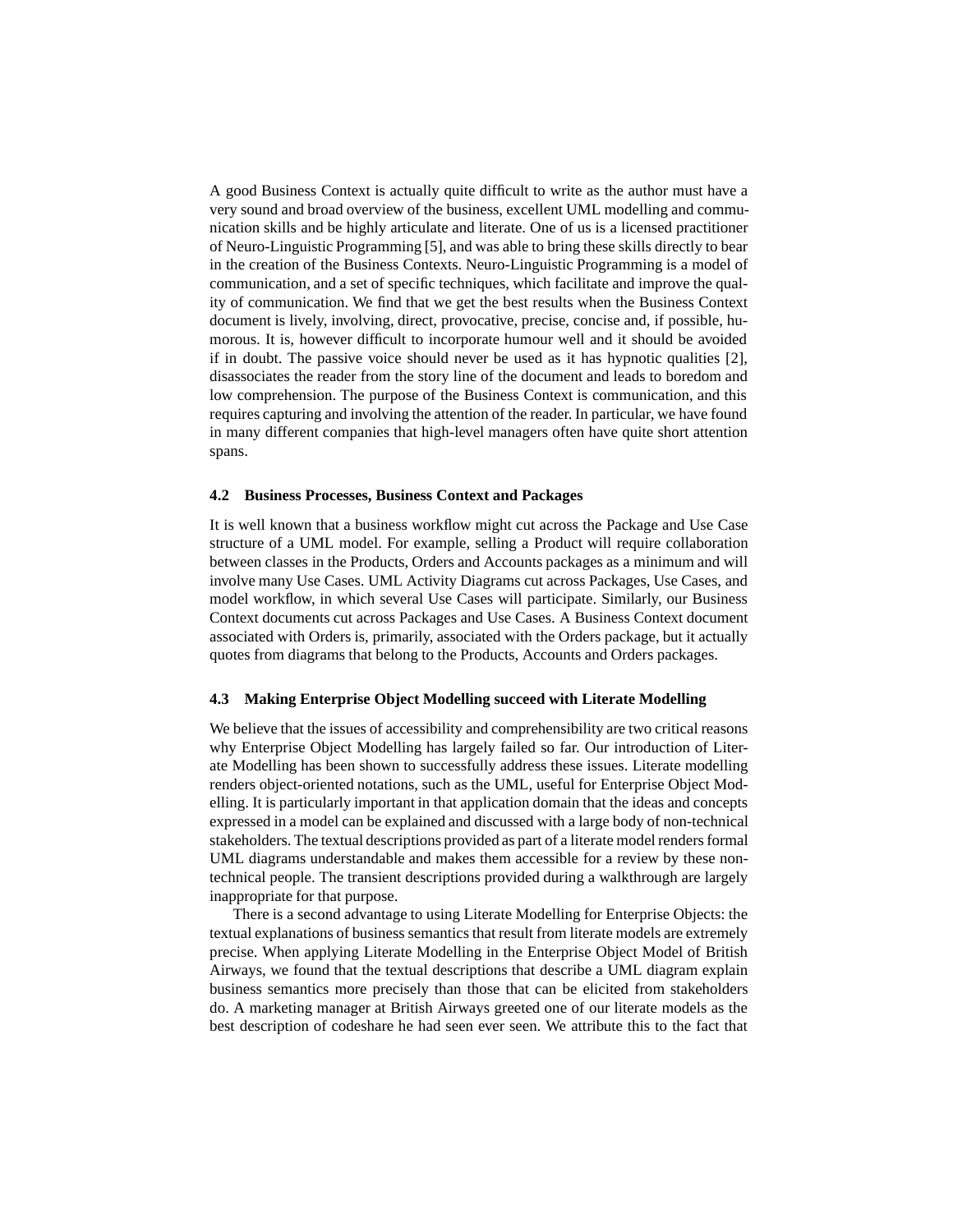analysts develop a very precise and unambiguous understanding of concepts during the development of UML models. This enables them to write very clear and well-structured natural language descriptions, which are largely free of ambiguity.

#### **4.4 Literate Modelling - The Future**

We see a bright future for Literate Modelling, and will certainly apply it in future projects. We hope to develop the technique in the following ways:

- 1. CASE support. At present, the Business Context is maintained in a word processor, and ideally, we would like it managed by the CASE tool
- 2. Even high level models can rapidly become quite complex. We feel the need to introduce a Business Roadmap document that provides a high-level overview of the Business Context documents, and, as its name suggests, provides a way for interested parties to rapidly find the information they need.
- 3. We would like to publish the Literate Model on the Internet/Intranet:
	- (a) We would like to hyperlink key words and phrases in the Business Context document directly to the appropriate UML diagrams.
	- (b) We would like to hyperlink the Business Contexts and model to other important documents that may already exist.
	- (c) A search engine would be a useful addition. Then users could look up key words and phrases in the Business Contexts.
	- (d) We would like discussion forums where readers can discuss the model.
	- (e) FAQs (frequently asked questions) have proven to be a very powerful way to lower support costs, so we would like to develop FAQs for our model. We have found that the same questions come up repeatedly. We expect that we will need Business FAQs for each Business Context document and a Technical FAQs for UML modelling in general.
- 4. Attempt to define a more formal structure for the Business Context document and generate guidelines for writing Business Contexts.

## **5 Summary**

Our initial application of Literate Modelling has been very successful and we believe that the technique addresses accessibility and comprehensibility issues in the UML. The embedding of UML diagrams into explanatory text renders the diagrams comprehensible, even for audiences who are not literate in object-oriented concepts and notation. UML analysts are able to describe business semantics more precisely, once they have formalised it from different perspectives.

Literate modelling is highly advantageous when UML models have to be used as a basis for communication between those with a very detailed understanding of objectoriented concepts and those who are not object-oriented literate. This is particularly the case when object-oriented analysts need to interact with stakeholders that have a nontechnical understanding. This type of communication is required during object-oriented analysis, enterprise object modelling and domain modelling.